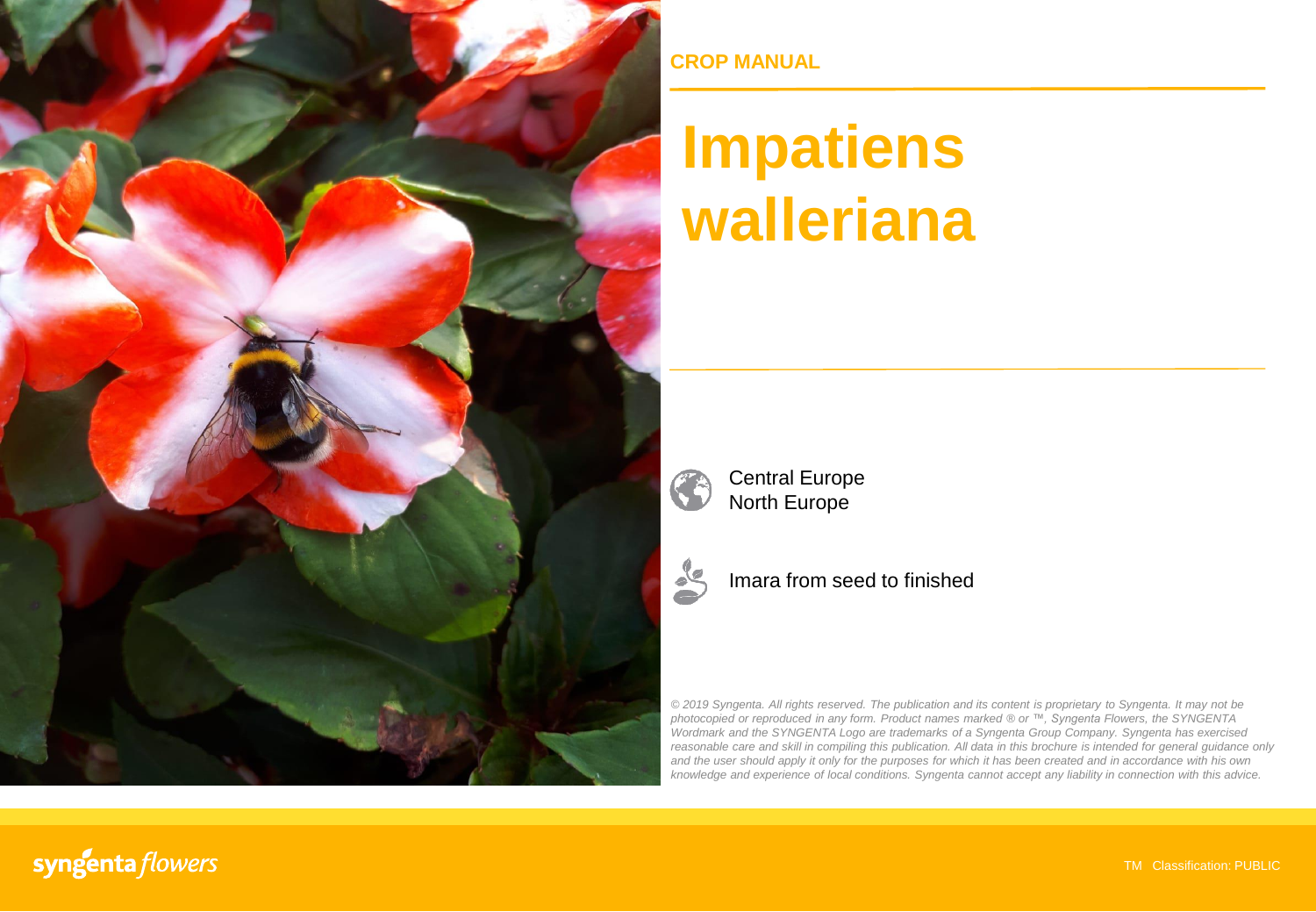## Finished Plant **Imara**

## **Remarks:**

N.A.

| <b>Series</b>   | Type     | Leaf color | Pot size          | <b>Comment</b>           |  |
|-----------------|----------|------------|-------------------|--------------------------|--|
| Imara from seed | vigorous | dark green | Pack to 12 cm pot | Downey Mildew resistance |  |
|                 |          |            |                   |                          |  |

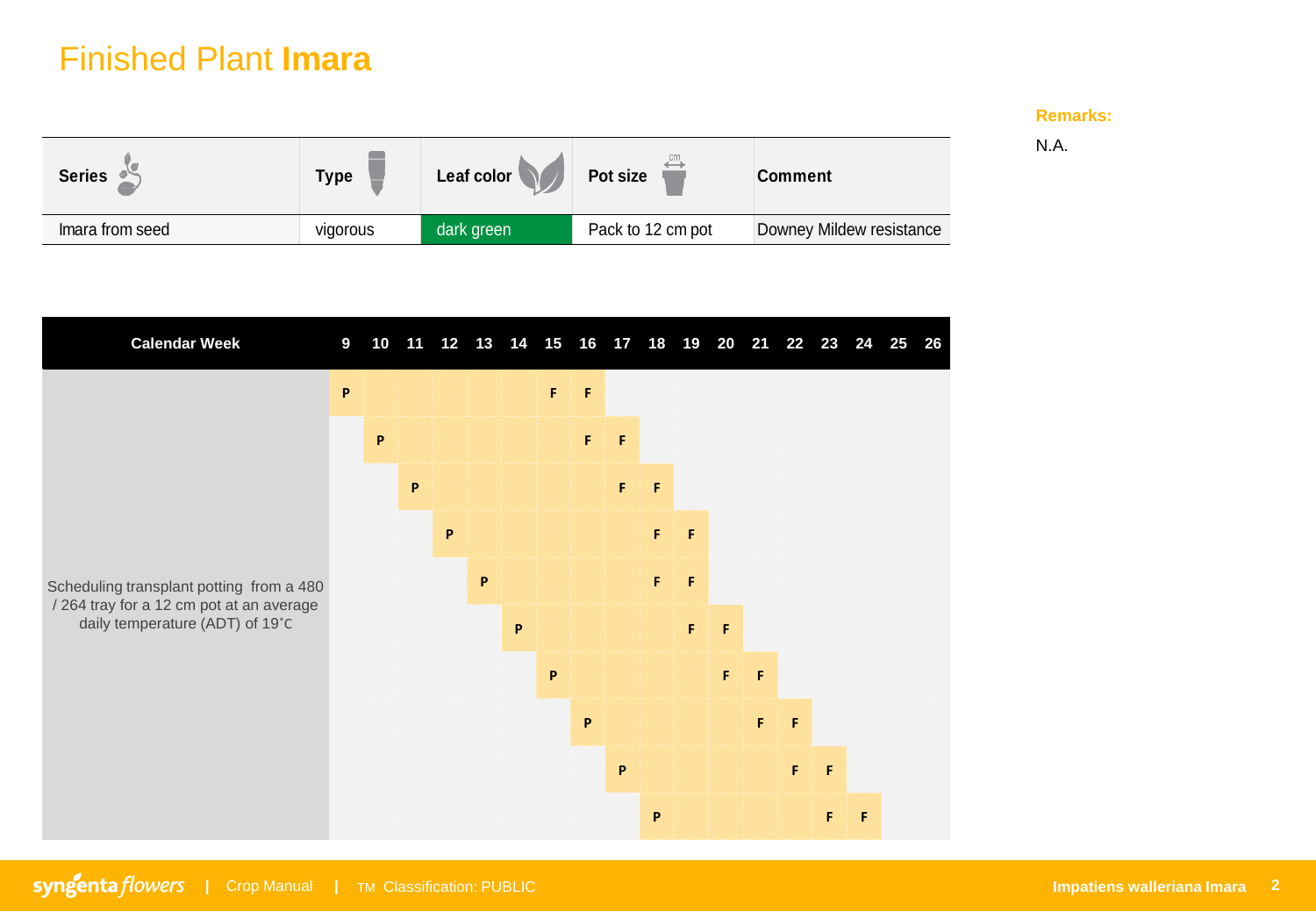## Cultivation Advice

Start with a complete balanced fertilizer schedule. (Crop manual) Avoid high Ec levels. Drip Ec =1.8. with a good balance between elements. A good Ec in the pots gives dark and strong plants with healthy roots. Avoid low phosphor levels > 0.5mmol/L.



## **Fertilization & Substrate**

Start with a complete balanced fertilizer schedule. Avoid high Ec levels. Drip Ec =1.8 mS / cm with a good balance between elements. A good Ec in the pots gives dark and strong plants with healthy roots. Avoid low phosphor levels > 0.5mmol/L. Important to keep EC levels of the growing media in the range of  $1,3 - 1,7$ . Measure the EC every week.



### **Diseases**

Preventive fungicide against soil borne diseases like Phytopthora Botrytis, Pythium, Rhizoctonia, Thielaviopsis, Powdery Mildew, Downy Mildew, rust.

Preferred products depends on the country



## **Pests**

Preventive insecticide: Against chewing insects (caterpillar) Aphid, spider mites, trips, whitefly.



## **Irrigation**

Imara needs to be irrigated on a regular basis. The Ec given by feeding is average around 1,8 mS



## **PGR Applications**

Be careful with PGR with the C and M type. Dazide; CCC and Bonzi can be used. PGR might delay flowering.